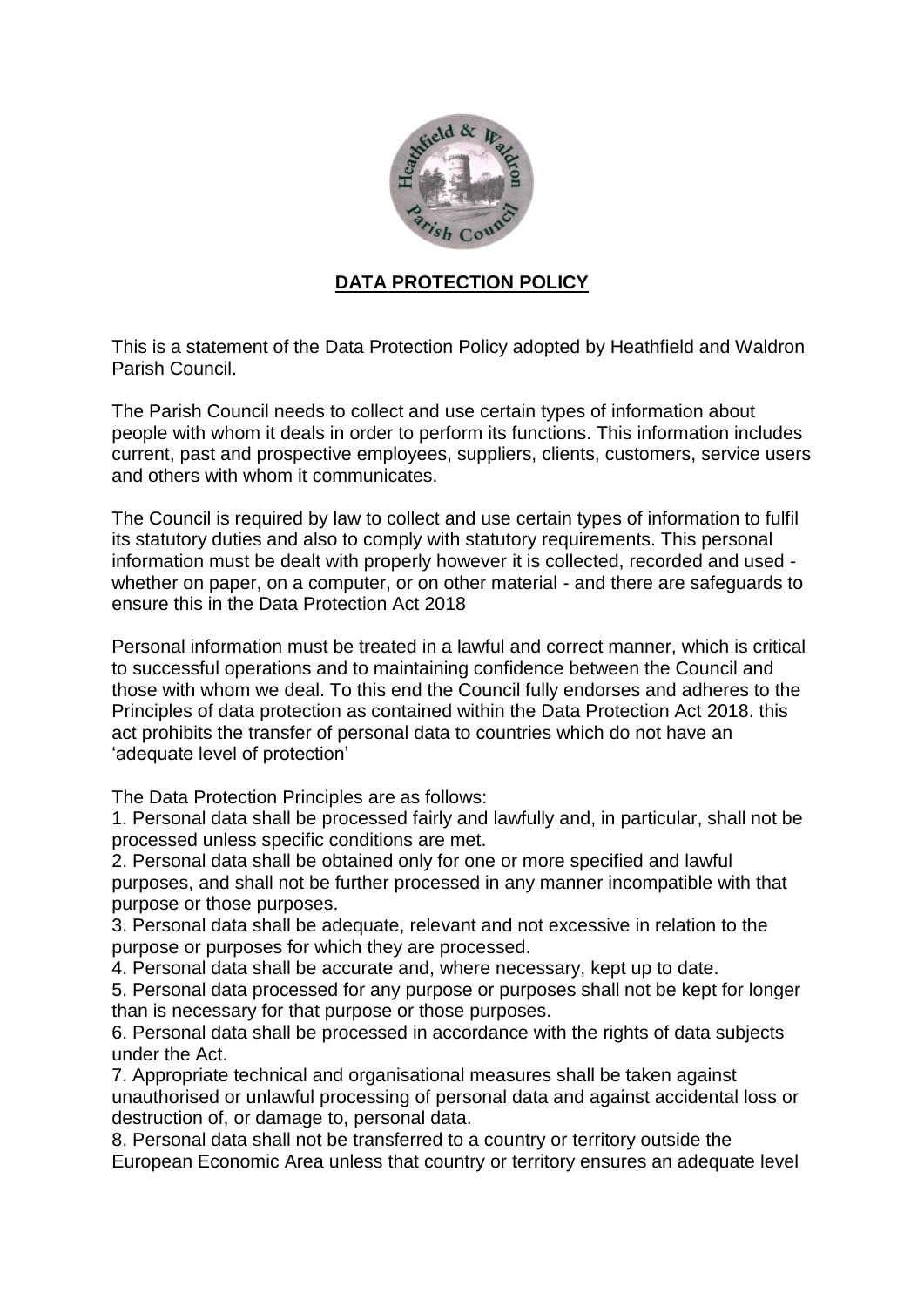of protection for the rights and freedoms of data subjects in relation to the processing of personal data.

Therefore, Heathfield and Waldron Parish Council will, through appropriate management, and appropriate application of criteria and controls:

• Observe fully, conditions regarding the fair collection and use of information.

• Meet its legal obligations to specify the purposes for which information is used.

• Collect and process appropriate information only to the extent that it is needed to fulfil operational needs or comply with any legal requirements.

• Ensure the quality of information used.

• Apply checks to determine the length of time information is held.

• Ensure that the rights of people, about whom information is held, can be fully exercised under the Act, included the right to be informed that processing is being undertaken, the right of access to personal information, the right to prevent processing in certain circumstances and the right to rectify, block or erase information which is regarded as wrong information.

• Take appropriate technical and organisational security measures to safeguard personal information.

• Ensure that any third party processors contracted by the Authority adhere to appropriate controls.

In addition the Parish Council will ensure that:

The Clerk has specific responsibility for data protection in the organisation. Everyone managing and handling personal information understands that they are contractually responsible for following good data protection practice. Documents and any storage media containing input to and output from systems (paper or electronic) detailing personal information will be held, transported and disposed of with due regard to sensitivity. Confidential papers and records which are no longer required will be shredded before being disposed of.

Responsibilities and Roles: In legal terms, the overall responsibility for the notification of the Council as a data controller and for ensuring compliance rests with the Parish Clerk, with legal advice being obtained from the Council's HR consultants as appropriate. It is NOT the responsibility of the Parish Clerk to apply the provisions of the Act. This is the responsibility of the individual collectors, keepers and users of personal data.

The Clerk and Councillors are required to be aware of the provisions of the Data Protection Act 2018 such as keeping records up to date and accurate, and its impact on the work they undertake on behalf of the Council. Any breach of the Data Protection Policy, whether deliberate or through negligence, may lead to disciplinary action being taken or even a criminal prosecution.

Data Security: The Clerk and Councillors are responsible for ensuring that:

• Any personal data they hold, whether in electronic or paper format, is kept securely.

• Personal information is not disclosed deliberately or accidentally either orally or in writing to any unauthorised third party.